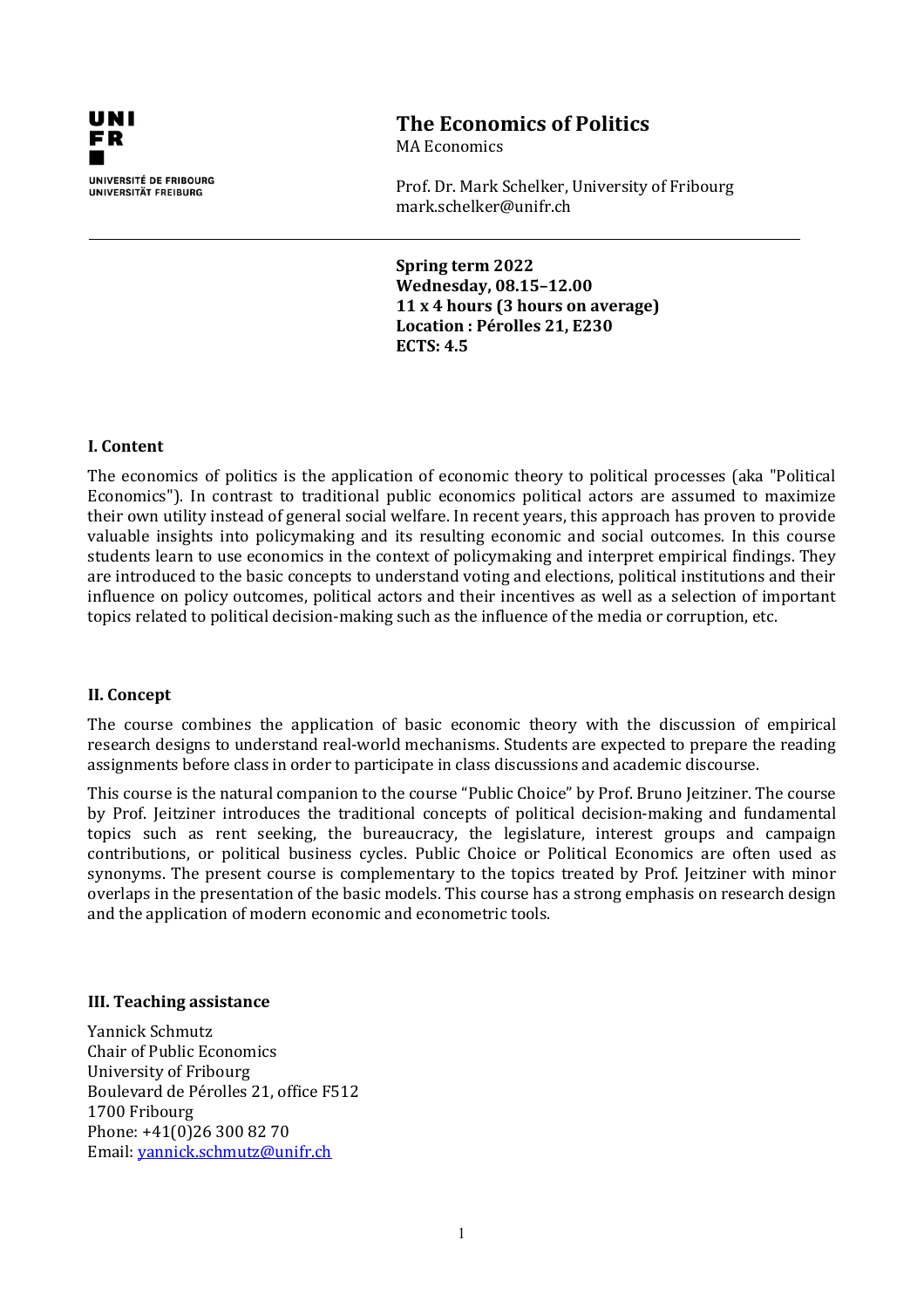# **IV. (Preliminary) Program**

| <b>Date</b> | Subject                                                                                                                                                                                |
|-------------|----------------------------------------------------------------------------------------------------------------------------------------------------------------------------------------|
| 23.02.      | The basic models<br>Introduction<br>Mueller (2003) Ch. 2 & 3, Besley & Burgess (2002)                                                                                                  |
| 02.03.      | Collective decision making: voting & elections<br>Grossman & Helpman (2001) Ch. 2.1-2.3, Mueller (2003) Ch. 12                                                                         |
| 09.03.      | Testing electoral models<br>Chattopadhyay & Duflo (2004), Lee, Moretti & Butler (2004)                                                                                                 |
| 16.03.      | The main players<br>Politicians: Incentives & selection<br>Levitt (1996), Ferraz & Finan (2011), Alt, Bueno de Mesquita & Rose (2011)                                                  |
| 23.03.      | Voters: voter paradox & voter behavior<br>Mueller (2003) Ch. 14, Wolfers (2007), Schelker (2017)                                                                                       |
| 30.03.      | <b>Topics and Applications</b><br>Ballots: compulsory voting, postal voting<br>Bechtel, Hangartner & Schmid (2015), Hodler, Lüchinger & Stutzer (2015), Schelker &<br>Schneiter (2017) |
| 06.04.      | Political competition<br>Gavazza & Lizzeri (2009), Besley, Persson & Sturm (2010)                                                                                                      |
| 13.04.      | No lecture                                                                                                                                                                             |
| 27.04.      | <b>Constitutional rules</b><br>Persson & Tabellini (2004a,b), Funk & Gathmann (2013)                                                                                                   |
| 04.05.      | Media and democracy<br>Snyder & Strömberg (2010), Ferraz & Finan (2008)<br>complementary: Prat & Strömberg (2013)                                                                      |
| 11.05.      | Corruption<br>Shleifer & Vishny (1993), Fisman & Miguel (2007)                                                                                                                         |
| 18.05.      | Political rents and weak democracies, final discussion<br>Hodler & Raschky (2013)                                                                                                      |
| 25.05       | Reserve                                                                                                                                                                                |
| 01.06       | Reserve                                                                                                                                                                                |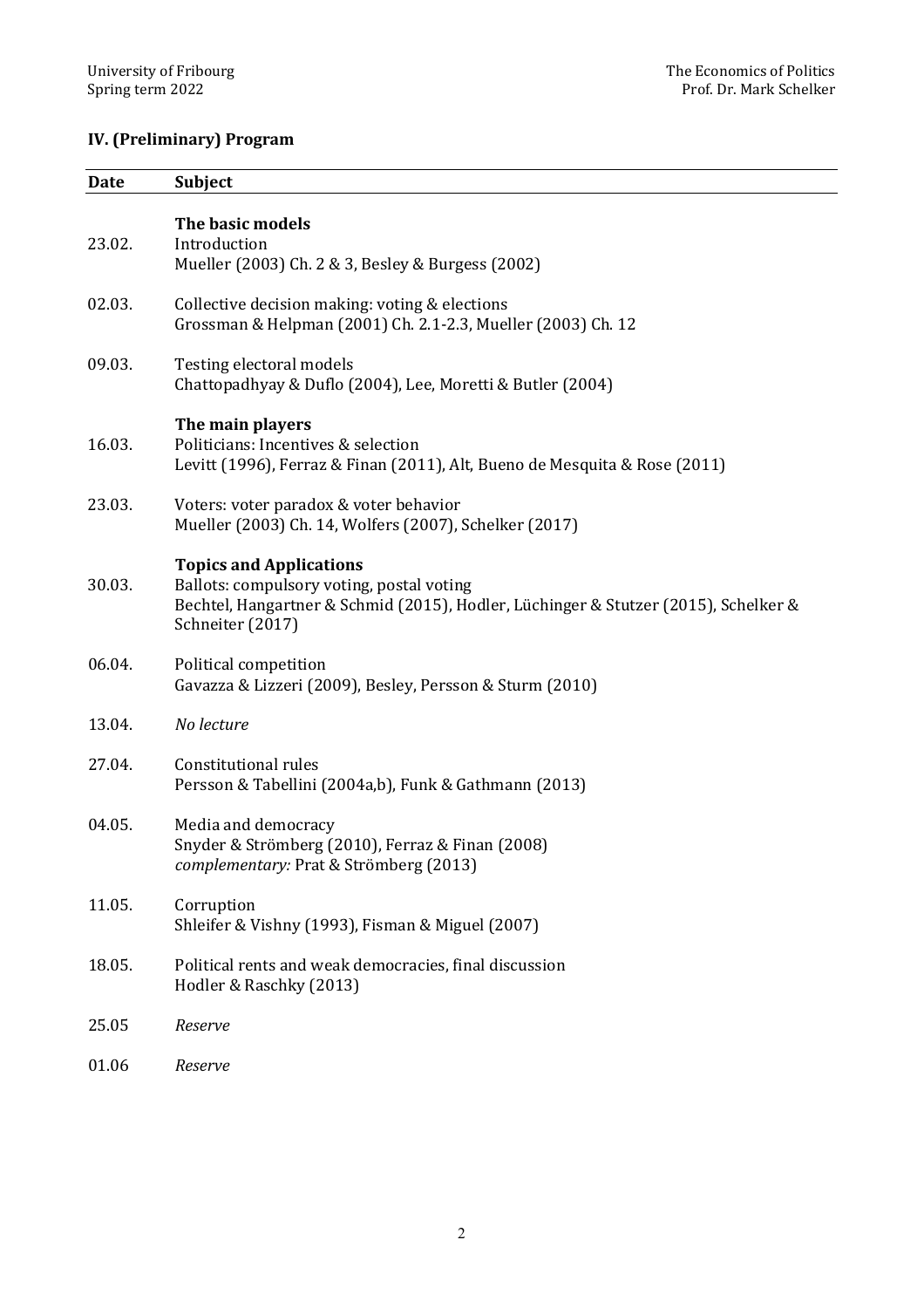## **V. References**

- Alt, James E., Ethan Bueno de Mesquita and Shanna Rose (2011). Disentangling Accountability and Competence in Elections: Evidence from U.S. Term Limits. *Journal of Politics* 73 (1): 171–186.
- Bechtel, Michael M., Dominik Hangartner and Lukas Schmid (2014). Does Compulsory Voting Increase Support for Leftist Policy? *American Journal of Political Science*, forthcoming
- Besley, Timothy and Robin Burgess (2002). The Political Economy of Government Responsiveness: Theory and Evidence from India. *Quarterly Journal of Economics* 117 (4): 1415–1451.
- Besley, Timothy, Torsten Persson and Daniel M. Sturm (2010). Political Competition, Policy and Growth: Theory and Evidence from the US. *Review of Economic Studies* 77: 1329–1352.
- Chattopadhyay, Raghabendra and Esther Duflo (2004). Women as policy makers: Evidence from a randomized policy experiment in India. *Econometrica* 72 (5): 1409–1443.
- Ferraz, Claudio and Frederico Finan (2008). Exposing Corrupt Politicians: The Effect of Brazil's Publicly Released Audits on Electoral Outcomes. *Quarterly Journal of Economics* 123 (2): 703–745.
- Ferraz, Claudio and Frederico Finan (2011). Electoral Accountability and Corruption: Evidence from the Audits of Local Governments. *American Economic Review* 101 (4): 1274–1311
- Fisman, Raymond and Edward Miguel (2007). Corruption, Norms, and Legal Enforcement: Evidence from Diplomatic Parking Tickets. *Journal of Political Economy* 115 (6): 1020–1048.
- Funk, Patricia and Christina Gathmann (2013). How do electoral systems affect fiscal policy? Evidence from cantonal parliaments, 1890-2000. *Journal of the European Economic Association* 11 (5): 1178–1203.
- Gavazza, Alessandro and Alessandro Lizzeri (2009). Transparency and Economic Policy. *Review of Economic Studies* 76: 1023–1048.
- Grossmann, Gene M. and Elhanan Helpman (2001). *Special Interest Politics*. MIT Press, Cambridge, MA
- Hodler, Roland and Paul Raschky (2014). Regional Favoritism. *Quarterly Journal of Economics* 129 (2): 995–1033.
- Hodler, Roland, Simon Lüchinger and Alois Stutzer (2015). The Effects of Voting Costs on the democratic Process and Public Finances. *American Economic Journal: Economic Policy* 7(1): 141– 171.
- Lee, David S, Enrico Moretti and Matthew J. Butler (2004). Do voters affect or elect policies: Evidence from the U.S. House. *Quarterly Journal of Economics* 119 (3): 807–859.
- Levitt, Steven D. (1996). How Do Senators Vote? Disentangling the Role of Voter Preferences, Party Affiliation, and Senator Ideology. *American Economic Review* 86 (3): 425–441.
- Mueller, Dennis C. (2003). *Public Choice III*. Cambridge, New York and Melbourne: Cambridge University Press.
- Persson, Torsten, and Guido Tabellini (2004a). Constitutions and Economic Policy. *Journal of Economic Perspectives* 18 (1): 75–98.
- Persson, Torsten, and Guido Tabellini (2004b). Constitutional Rules and Fiscal Policy Outcomes. *American Economic Review* 94 (1):25–45.
- Prat, Andrea and David Strömberg (2013). The Political Economy of Mass Media. In: *Advances in Economics and Econometrics: Theory and Applications*, Proceedings of the Tenth World Congress of the Econometric Society, 2013.
- Schelker, Mark (2017). Lame Ducks and Divided Government: How Voters Control the Unaccountable. *Journal of Comparative Economics*, forthcoming.
- Schelker, Mark and Marco Schneiter (2017). The Elasticity of Voter Turnout: Investing 85 Cents per Voter to Increase Voter Turnout by 4 Percent. *Electoral Studies* 49: 65-74.